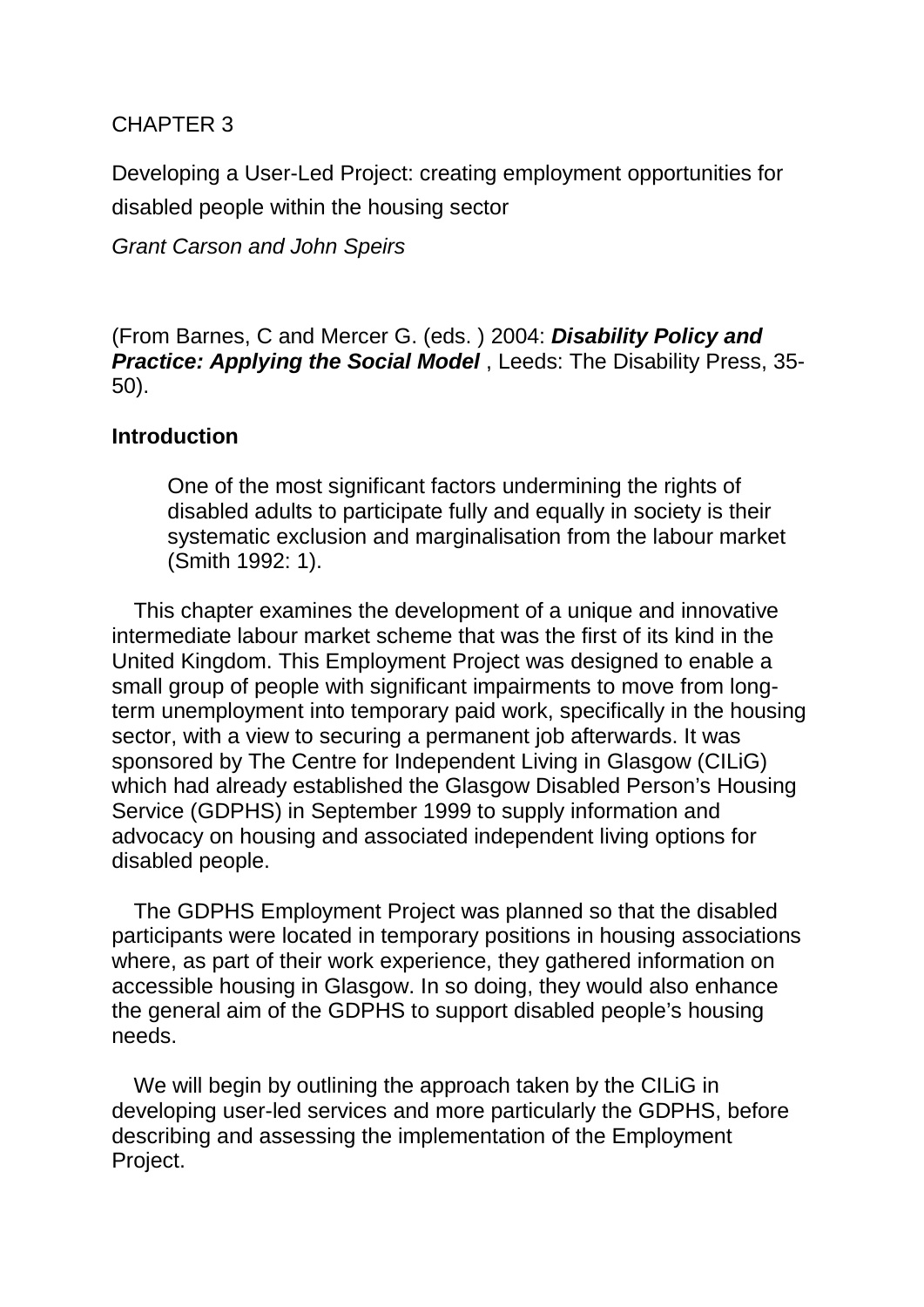This will include an extended case study of the work placement experiences of one of the disabled participants. Finally, we will review the main outcomes and overall progress of the Project.

### **Supporting independent living: a social model approach**

The CILiG was launched in 1995 to offer a full range of independent living support, advice, training and advocacy services to disabled people who wanted to manage their own personal assistance packages. From the outset, the CILiG rejected the traditional view of an individualised or medical model of disability, with its focus on a person's functional limitations, and the conflation of 'disability' and 'impairment' that still characterises government policy, as is clearly illustrated by the approach taken in the Disability Discrimination Act (DDA) 1995. Instead, the CILiG actively promoted the social model of disability which defines disability as a societal construct emerging from the social and environmental barriers and discrimination experienced by people with impairments (Oliver 1990).

# *Combating institutional discrimination*

The social interpretation of disability demonstrates obvious parallels with analyses of other forms of discrimination based on 'race' and gender. Moreover, despite the availability of legal redress in the last quarter of the twentieth century, and the growing acceptance of the level and extent of social exclusion, progress in overcoming such discrimination has been limited.

As was argued in the report sponsored by the British Council of Organisations of Disabled People *Disabled People in Britain and Discrimination* (Barnes 1991), institutional discrimination against disabled people is embedded in the institutions and organizations of contemporary society. It arises where the needs of disabled people are systematically ignored or met inadequately, and if 'agencies are regularly interfering in the lives of disabled people as a means of social control' (Barnes 1991: 3), in ways not experienced by non-disabled people. From this perspective, institutional discrimination:

incorporates the extreme forms of prejudice and intolerance usually associated with individual or direct discrimination, as well as the more covert and unconscious attitudes which contribute to and maintain indirect and/or passive discriminatory practices within contemporary organizations. Examples of institutional discrimination on social policy include the way the education system is organized, and the operation of the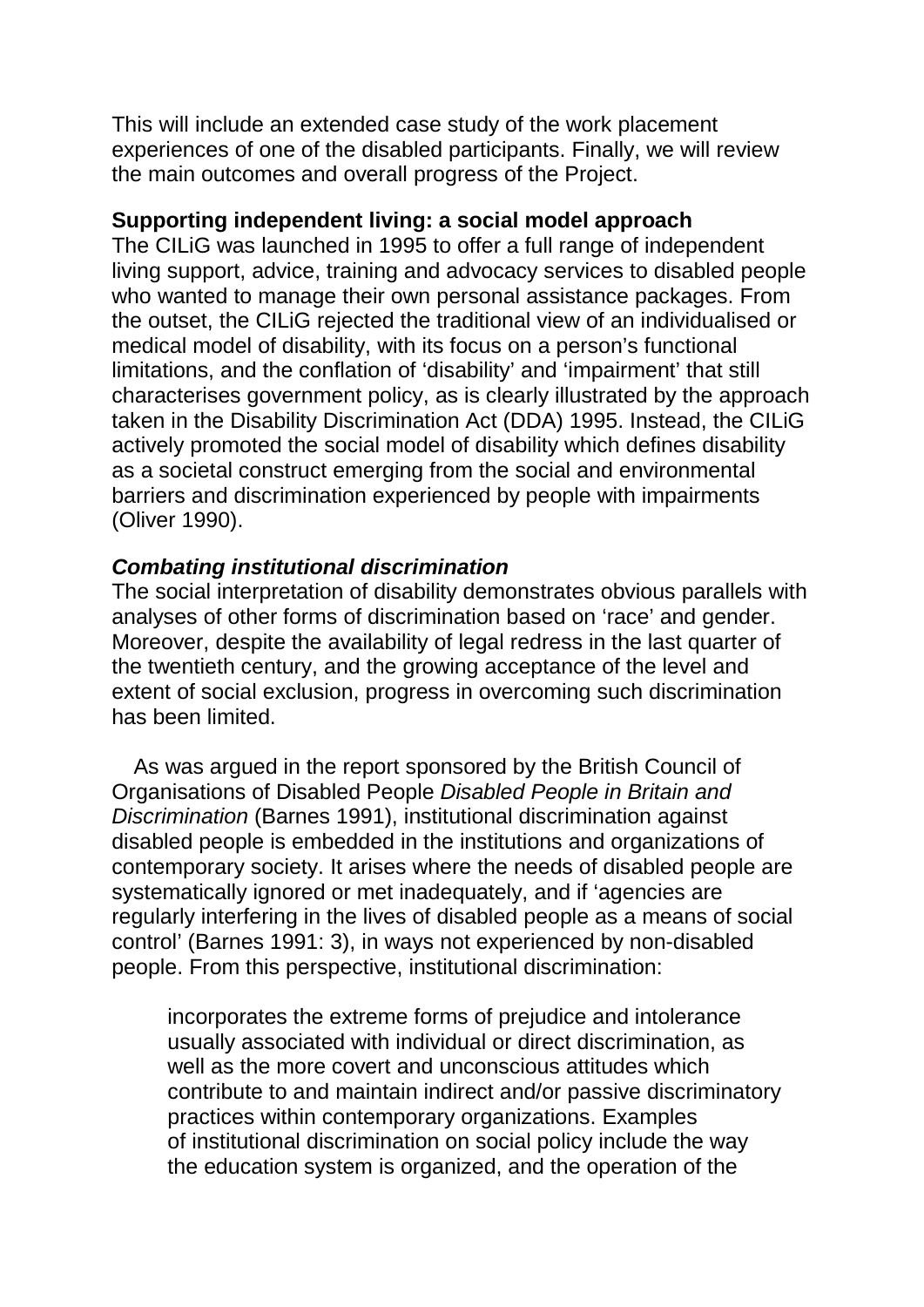labour market (Barnes 1991: 3).

Traditional notions of disability based on an individual or medical model have frequently been reproduced uncritically, and 'confirmed' in the approach to disability as a 'personal tragedy', so that people with impairments are demeaned as in need of 'care' and dependent on others (Oliver 1990). The effect has been to disregard or deny the relevance or merit of equal opportunity policies and practices to advance the social inclusion of disabled people.

#### **Building a housing service for disabled people**

The CILiG is a democratically accountable user-led organisation with 85 per cent of Directors and 70 per cent of staff identifying themselves as disabled people. Its philosophy and practice is firmly located in the social model approach of seeking ways to challenge disabling barriers and promote social inclusion (UPIAS 1976). This has been widely adopted by disabled activists and their organisations in Britain over the last quarter of the twentieth century. Another important early influence was Derbyshire Coalition of Disabled People's (DCDP) formulation of the 'seven needs' of disabled people (Davis 1990; Davis and Mullender 1993). These arose from detailed discussions among disabled people about an alternative social interpretation of disability and how this might be translated into 'practical action'.

There was considerable agreement on the significance of 'housing of good basic design, appropriate technical aids, and a flexible system of personal assistance' (Davis 1990:6). Similarly, it was argued that crucial life choices facing disabled people, such as moving out of an institution or away from their family home, depended on accurate information about, for example, national and local policies, benefit systems, housing providers, aids and equipment. However, such information had to be interpreted and used effectively, hence the importance of advice and peer counselling. In addition, achieving social integration depended on accessible built environment and transport opportunities. For DCDP, these areas comprised the seven 'primary' needs: information, counselling, housing, technical aids, personal assistance, transport, and access and housing. Taken together they 'put flesh on the social model of disability' (Davis 1990: 7). Needless to say, once these are met, a further level of 'secondary' needs materialises, notably education, employment and leisure.

Looking specifically at accessible housing, Glasgow has a complex and extremely fragmented housing sector with a high proportion of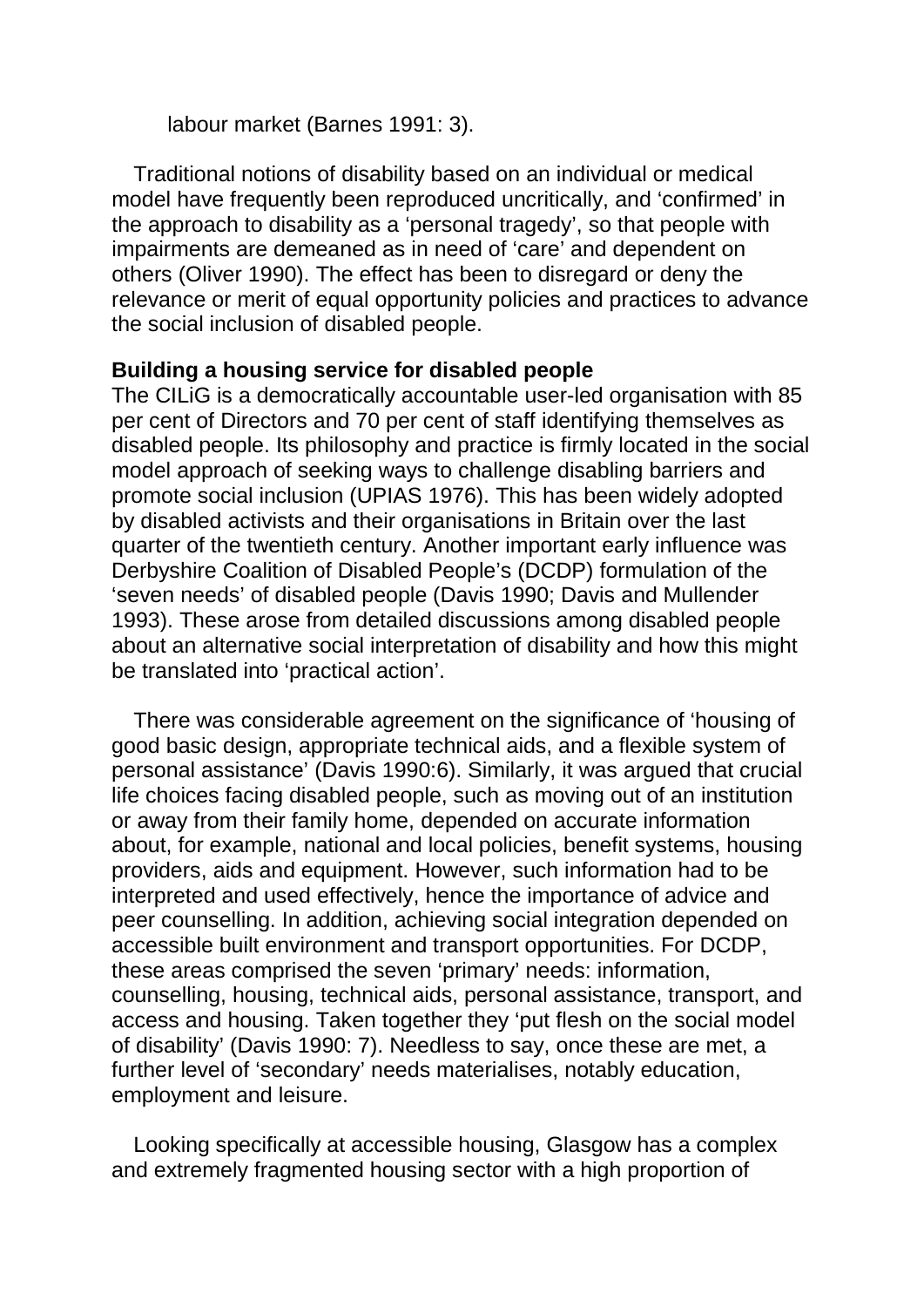flatted accommodation, particularly in older tenements. In 2002, over 800 disabled people in Glasgow were classified as a 'top medical priority' and more than 200 of this group had been waiting for more than two years for suitable housing. Moreover, Glasgow City Council (2001) reported that the average waiting time for a priority one adaptation was 329 days, and further that there was a shortfall of over 13,000 houses for disabled people of all ages and impairment groups. This large unmet demand was mirrored in the *Scottish House Condition Survey 1996*  (Scottish Office 1997). It indicated that there were only around 24,000 dwellings (approx 1 per cent of total) in Scotland that could be classified as suitable for use by the 'ambulant disabled' although there were 124,000 'ambulant disabled' households. This clear failure to meet disabled people's needs was exacerbated because, for example, only 2,000 of the 5,000 wheelchair accessible houses were actually occupied by 'full-time' wheelchair users. More recently, the *Scottish House Condition Survey 2002* (Communities Scotland 2003) reported that the number of dwellings meeting the lowest level of the barrier free standard for disabled people had risen to 89,000 but this still only represented 4 per cent of the total housing stock.

An early issue for the GDPHS was that social landlords, such as the more than eighty Housing Associations in Glasgow controlling over 48,000 properties, were unable to supply a detailed breakdown of their housing stock, and the level and location of accessible and adapted units that they were managing. The most frequent reason given was that they did not have, or could not spare the necessary staff resources to gather and collate this information. Coincidentally, at this time, Government strategists were emphasising the important role that housing had to play in creating a fairer and more equal society:

Good housing has a vital part to play in promoting social inclusion, and although it cannot, on its own, provide a panacea for all the ills of social exclusion, a decent secure and affordable home for all is fundamental to the development of the sort of inclusive and participative society the Government wants in Scotland (Scottish Office 1999: para. 2.4).

Against this background, the CILiG prepared an application for European Union Objective 3 funding to develop a specialist housing information, advice and advocacy service for disabled people in housing need. It was the first democratically accountable, user-led organisation to obtain this type of European funding in Scotland. As a result, the Glasgow Disabled Person's Housing Service (GDPHS) was set up in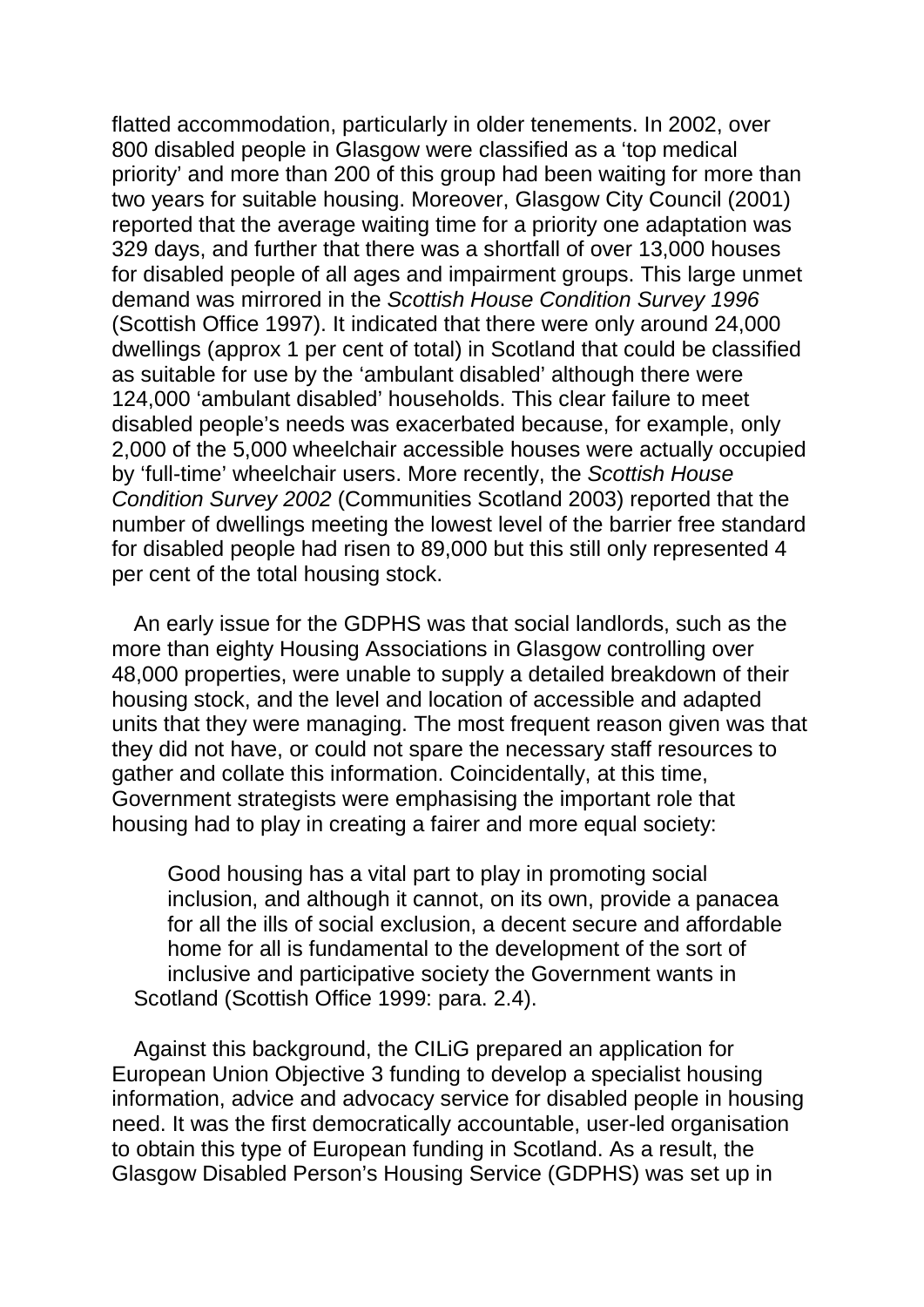September 1999, and became operational in mid-2000. It initiated an information and advocacy service for disabled people by gathering and collating information on the accessible housing stock in Glasgow as well as producing a centralised register of disabled people in housing need. Once these two registers had been fully developed, the GDPHS was able to deliver a matching service to assist disabled people to find 'the right house for the right person at the right time'. Equally, it permitted housing providers to register vacant accommodation suitable for disabled people. By the end of 2003, the GDPHS held information from some 80 different housing associations/social landlords covering over 48,000 properties.

# **The GDPHS Employment Project**

The Intermediate Labour Market model for moving people from longterm unemployment into permanent work concentrated on ways of improving their general employability. The focus was on a temporary (up to one year) contract with a comprehensive 're-engagement package' ranging from the direct work experience through to basic skills and vocational training, personal development and confidence building (Marshall and Macfarlane 2000). In order to avoid displacing those already in work, schemes have stressed activities not currently undertaken by the employing organisation. There has also been considerable emphasis on placements that will produce wider community benefits.

Typically, employment projects and programmes have drawn on a diverse range of local, national (e.g. New Deal) and European funding sources. The CILiG's application specifically targeted the European Social Fund and this resulted in an award of more than £97,000 in September 2000. Prior to making its bid, the CILiG commissioned a feasibility study and consultation exercise. These suggested that many social landlords were keen to develop and improve their services for disabled people, and to increase their opportunities for working in housing organisations. The CILiG developed the programme, secured the funding and employed the core co-ordinating staff.

The GDPHS Employment Project adopted a two-prong strategy:

1) It made available additional resources to social landlords to enable them to develop their policies and services for disabled people. This included the development of a city-wide database of adapted properties, plus improved referral and information networks to match those seeking accessible accommodation with relevant housing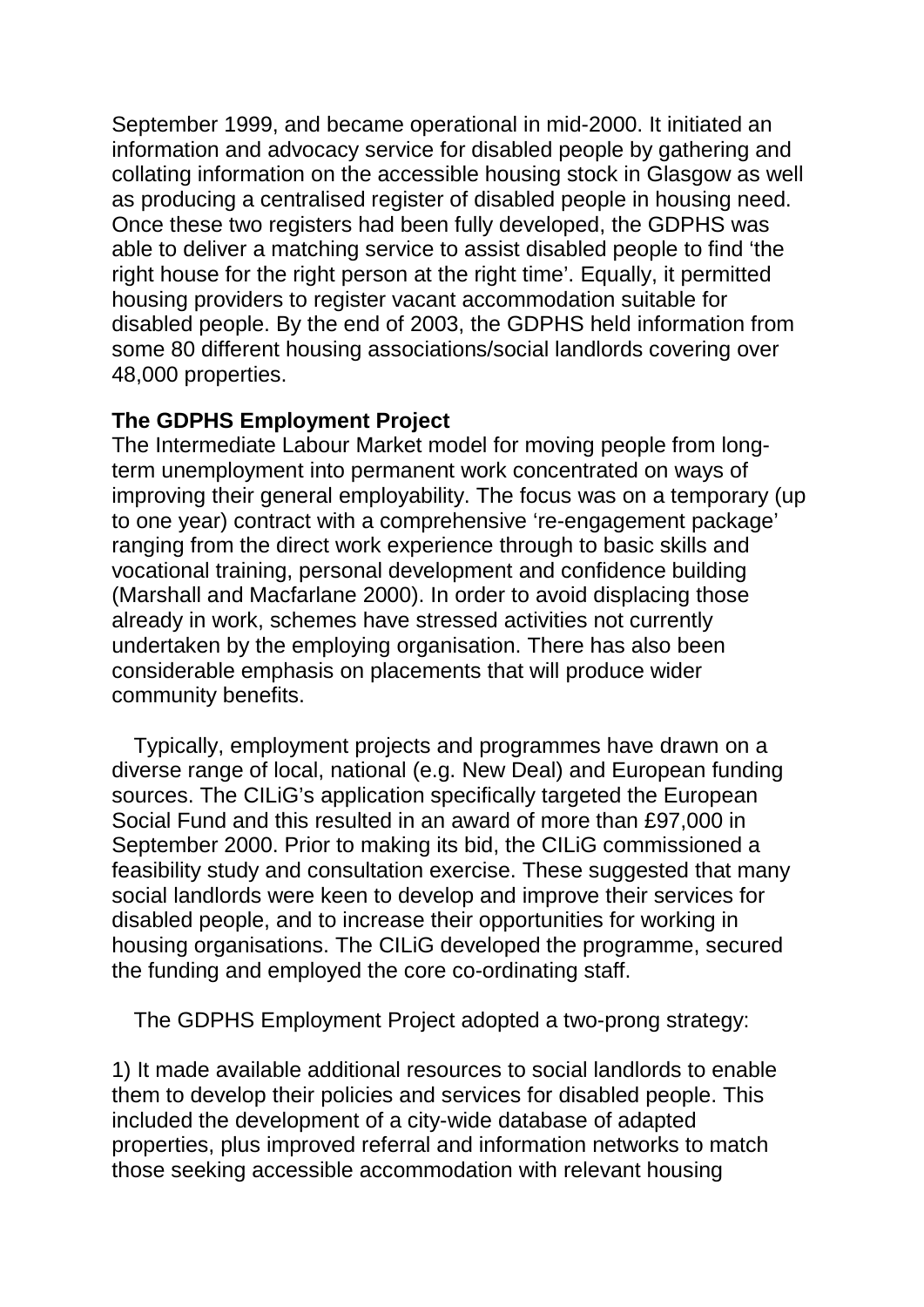providers. It also encouraged housing management and development policies that were more appropriate and responsive to the needs of disabled people.

2) It offered employment and training opportunities to selected disabled people in order to assist them to develop skills, experience and qualifications in all aspects of social housing. No distinctions were drawn against people with different types of impairment. Thus, the GDPHS participants demonstrated a broad range of impairments such as 'mental distress', head injury, hearing impairments (including a sign language user), visual impairments and physical impairments (such as Muscular Dystrophy, and Spina Bifida).

The GDPHS successfully negotiated twelve full-time placements based within housing associations in and around Glasgow. Each placement provider agreed to contribute £4,000 towards the cost of the project. Furthermore, in order to overcome the lack of incentive to leave relatively higher levels of welfare benefits, wage levels for those disabled people recruited to the Project were set at £212 per week. This amounted to an average annual salary of £11,000, which meant that all of the disabled recruits were better off financially in work than on benefits, by between £28 and £134 per week net. The Intermediate Labour Market model also stressed the significance of offering not only a temporary job but making available appropriate training and support to enable the disabled participants to move on to a 'regular' paid job at the end of their contract.

Furthermore, in order to satisfy the demand for wider community advantage, the Project expected disabled participants, as part of their placement, to gather and collate information on the numbers, types and locations of adapted and accessible houses. In this way, the project produced a unique synergy by creating employment for disabled people who in turn helped other members of the disabled population to find suitable housing accommodation.

Overall, during the course of their placement, participants:

- carried out a number of tasks/assignments aimed at improving the data on accessible housing throughout Glasgow;
- assisted the housing associations in which they were placed to develop more effective systems to match supply and provision of adapted housing; and
- were involved in a formal training programme in one of the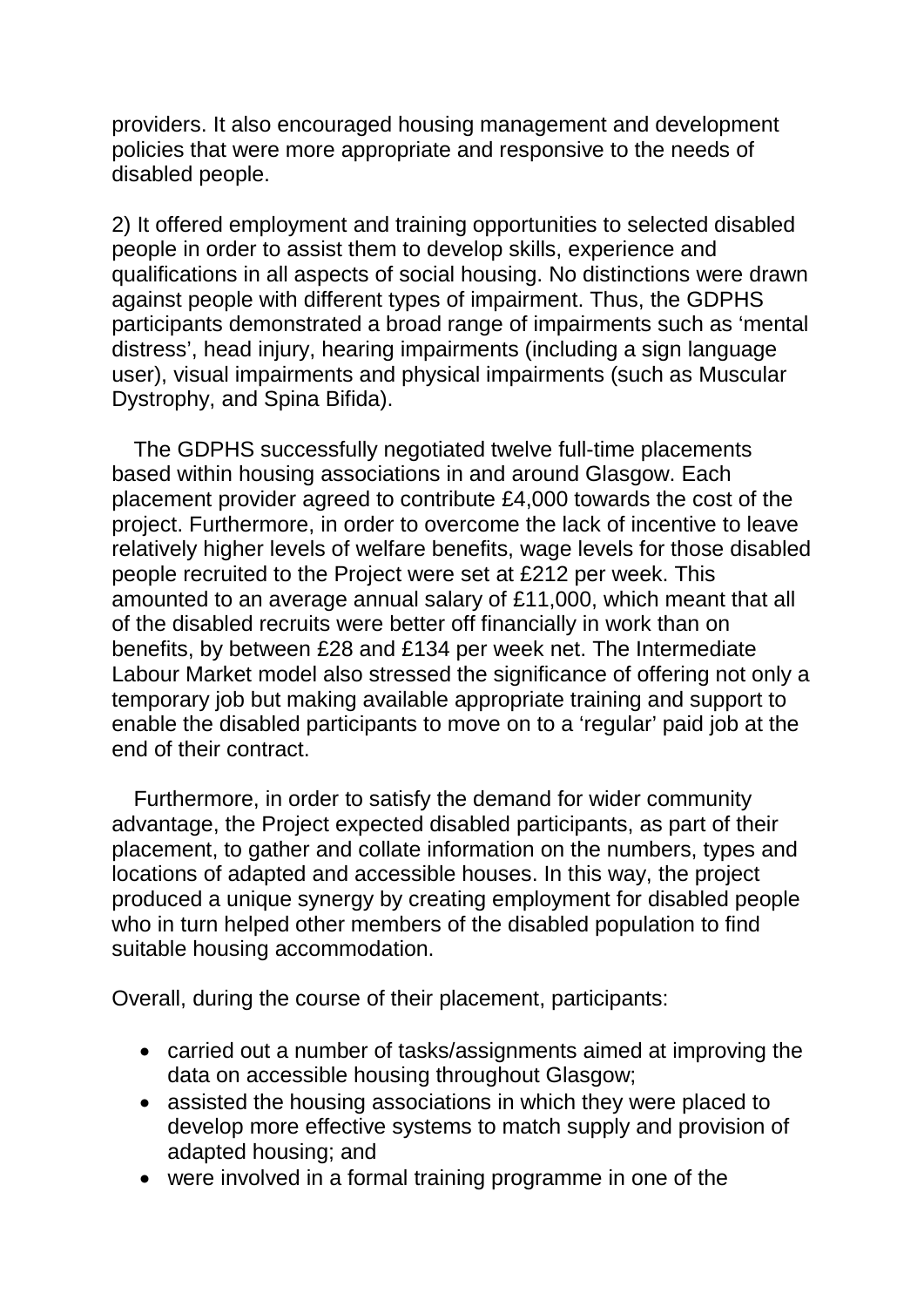following areas: housing management, urban regeneration, administration, information and communications technology (ICT), and finance. The first participants began their work placement in early 2001.

#### *Recruitment*

A number of criteria were identified to select the first cohort of twelve unemployed disabled people for their one-year, temporary placement with a housing association. These comprised a combination of assessment of the candidate's suitability for the project (based on motivation, enthusiasm, previous experience and qualifications) and measuring the level of disadvantage they had previously faced in accessing and retaining employment (based on length of employment, access issues, and the type of benefits received). Those individuals who received the Disability Living Allowance at the medium or higher level (that is, on the basis of assessed degree of impairment) were specifically targeted because official statistics indicate that this category incorporated the most disadvantaged and underrepresented in the labour market (Martin, White and Meltzer 1989). To date, around two thirds of the project participants fitted this classification. While it was recognised that disability is not directly related to degree of impairment as measured by welfare benefits assessments, it was felt to be a reasonable 'proxy' indicator of social disadvantage in the present context.

All applicants were subjected to further rigorous checks in order to match the skills of the candidate to the specific requirements of the placement organisation, while also acknowledging the relevance of previous work experience, educational and training qualifications. The recruitment process spanned four main stages: the application and interview; a pre-selection or induction course; an interview with a placement provider; before making a final decision whether to enlist the individual on to the Project.

### *Personal Development*

Once selected, each participant was offered financial support in order to pursue wider personal development and training. Examples of the type of course or activity chosen by the first cohort on the pilot project ranged from training in British Sign Language Level II, purchase of two personal computers for use at home by project workers, yoga classes, through to taking the European Computer Driving Licence. Indeed, all of those who stayed with the project for a complete year achieved a Standard Vocational Qualification at Level 2 or higher.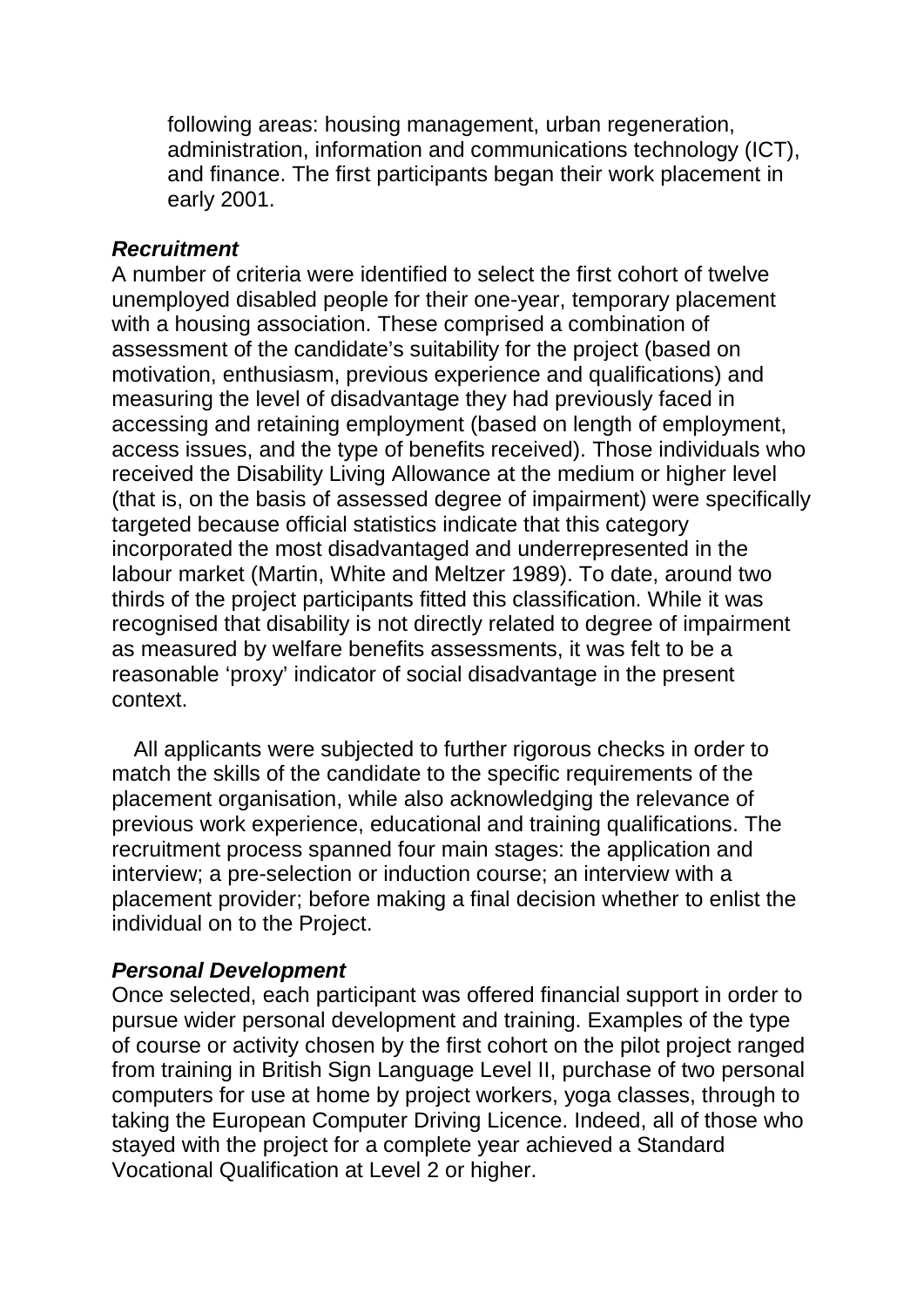Aside from the added value of these activities, other benefits were unforeseen. For example, one recruit had been on a National Health Service (NHS) waiting list for a lightweight wheelchair for around 2 years which she could lift in and out of her car. Without it, her level of independence was greatly reduced. Yet within three weeks of starting on the GDPHS scheme, she was supplied with a suitable lightweight chair through the Department of Employment's *Access to Work* programme (see Thornton et al. 2001). This is designed to identify and address disabled people's needs in terms of equipment, adaptations or arrangements that allow them to gain, or remain in, employment. The Project ensured that the access needs of each participant were identified and agreed in partnership with the participant, staff of the GDPHS, the placement provider and *Access to Work*, prior to commencement of the placement. To date the Project has assisted in accessing over £100,000 worth of equipment, adaptations and support for the participants.

The Employment Project also contributed mentoring support to the workers and professional advice to organisations on the management of the placement. Again, if an employer required assistance to adapt their workplaces or acquire specialist equipment for use by a worker, the GDPHS was ready to assist with obtaining public funding.

#### **Case Study: Sasha's story**

Sasha (a pseudonym) is a 27-year-old Glasgow woman from an Asian family; she is Deaf and had never been in paid employment. She had completed an access course in administration at a local college one year before joining the GDPHS Employment Project. Sasha's family had actively discouraged her from working and this affected how she interacted with other people. She lacked confidence and social skills due in no small part to the 'cotton wool treatment' she received from her family. However, she was determined to get a job and ultimately wanted to work in an organisation that supported Deaf people.

Sasha's experience illustrates how a broad range of barriers both excludes disabled people from entry into the labour market and isolates them after joining the workplace. She had two placements in housing associations but these experiences could hardly have been more different. Her first post was in Glasgow city centre where she became a member of the housing services administration team. After discussions between Sasha, the GDPHS Employment Project staff, the placement provider, and staff administering the Department of Employment *Access to Work* scheme, all of her communication and access needs required for working in the housing association were addressed. These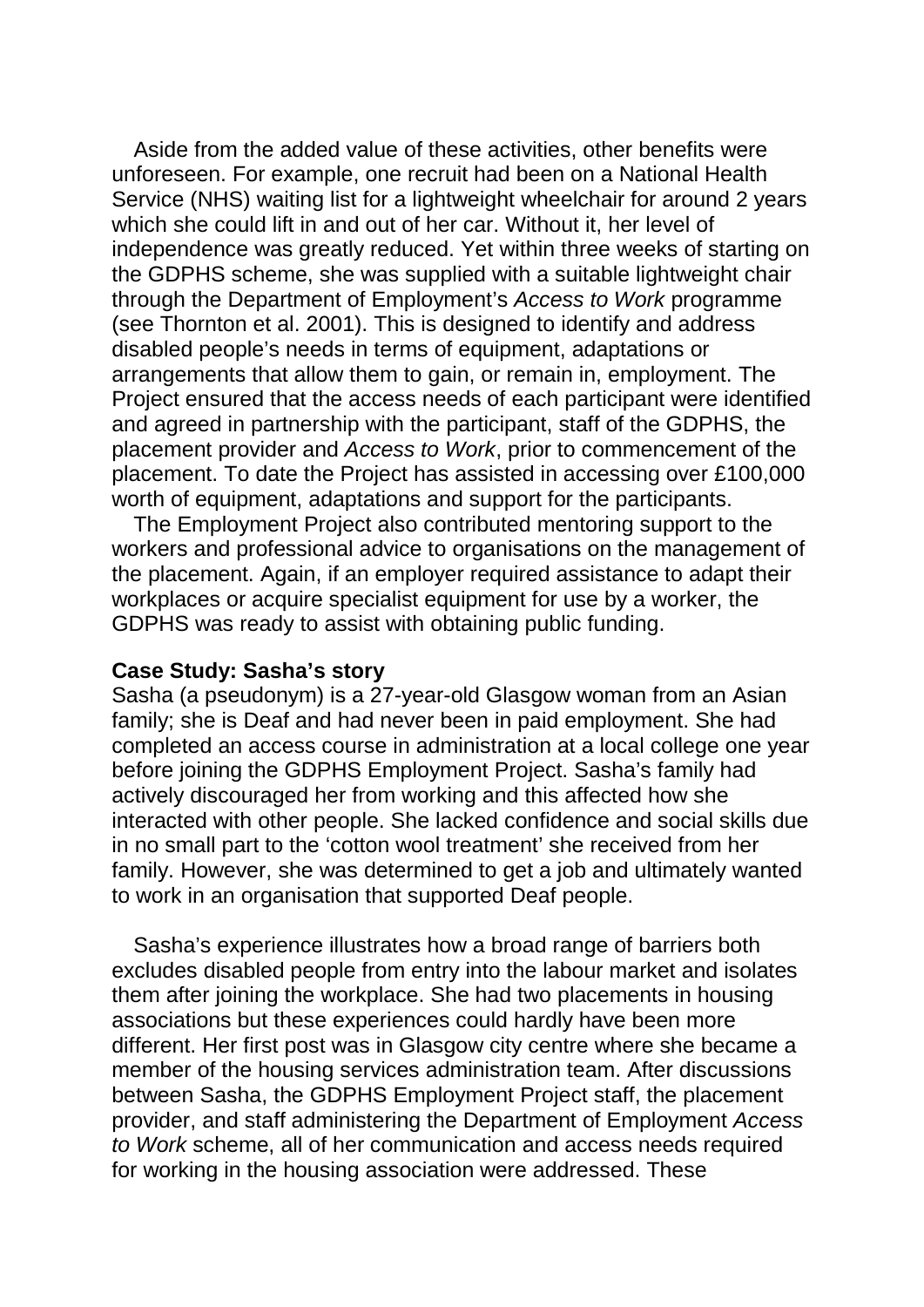comprised:

- a textphone and phoneflash;
- a pager (hooked up to the fire alarm system);
- sign language interpreters;
- a work-related signing course delivered to all of the staff that worked directly with Sasha (this was specifically designed, with Sasha's involvement, to teach basic sign language techniques); and
- a Deaf Awareness course delivered by RNID.

There was a settling-in period for the first couple of months but at this point everything appeared to be going well. Sasha was enjoying the experience of working in a 'real' salaried post, while the housing association staff had completed their work-related signing course, and seemed positive about working with a Deaf person and familiarising themselves with the diverse barriers that confronted Sasha in the workplace.

However, after about three months, Sasha began to express dissatisfaction with her relationship with the line manager. She also felt that there was a breakdown in communication with other staff members and that she was getting less and less to do. When questioned about this, her line manager said 'Sasha was not doing the job properly, so she was not given that work to do again'. Nevertheless, there had been no discussions about possible support or training issues that might allow her to overcome any difficulties or misunderstandings. For her part, Sasha reported that she was not aware of making any mistakes. How was she supposed to know that she was not doing the job properly if nobody let her know that there was a problem?

Thereafter, the work relationship deteriorated quickly. Sasha felt isolated, frustrated and excluded, and the early confidence that she had gained soon disappeared. She believed that she was being treated differently from other members of staff and that her support needs were not being met. At the same time, her line manager and other staff expressed growing dis-satisfaction with the placement and it was terminated.

Sasha was then re-located in a housing association on the south side of Glasgow. Again, joint discussions between the main stakeholders resulted in a training and support plan that covered: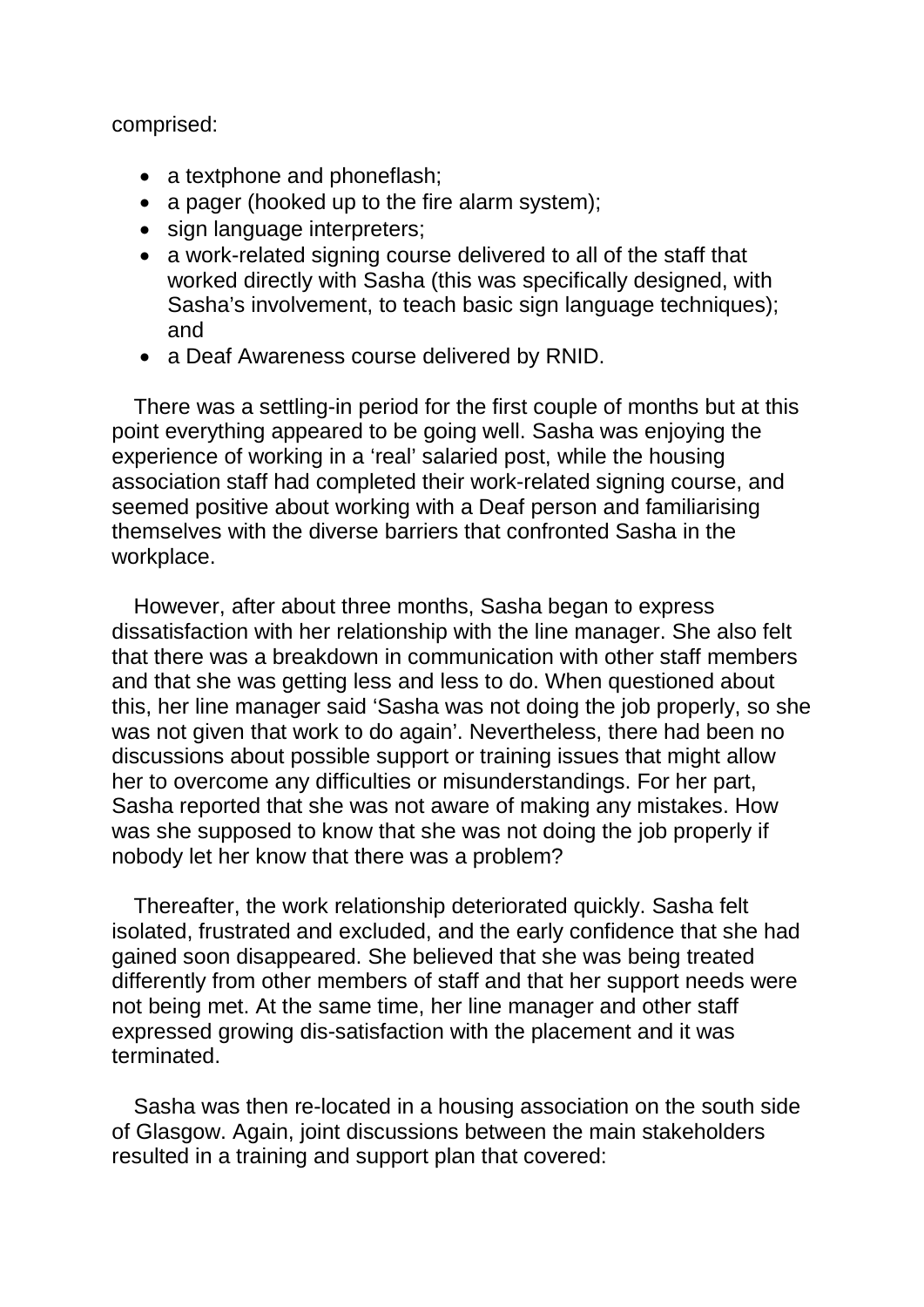- Disability Equality Training for all staff;
- a work-related signing course for all staff:
- training to make the most effective use of the time that Sign
- Language Interpreters spent at the placement;
- addressing access issues, installing all the equipment and completing other necessary adaptations and arrangements; and
- supplying Sasha with a yearly planner that detailed all aspects of her work experience, such as a work plan, team meetings, training days and locations.

In contrast to her first placement, this second experience remained positive throughout her stay. Sasha began as a member of the finance team, where she was attached to a more experienced member of staff. When that person was absent from work for a considerable period, Sasha took on her role. When this individual returned to work, she was moved to a different department, and Sasha was offered the post on a full-time basis. As a measure of the rise in Sasha's confidence, when informed that she was to be recommended for this higher-grade position, she immediately approached the director and asked for (and received) a significant pay rise! At the time of writing (mid-2003), over a year has passed and Sasha continues to occupy this post.

How can two housing associations of similar size, deliver such different work experiences? First, on both placements a plan was drawn up that identified issues in three key areas: access, support mechanisms and staff training. Nonetheless, several important differences emerged. With respect to access, while there were concerns about equipment, adaptations and related matters in both placements, there was less awareness of the barriers confronting Deaf people in the first placement or commitment to overcoming them.

Second, it was largely left to Sasha to sort out everyday issues. There was little encouragement for staff to discuss how the placement was going, let alone exploring collaborative action to maximise the support for Sasha. In contrast, in the second placement, a joint action plan was drawn up between staff and Sasha to make the most effective use of the time when a sign language interpreter was available, for example, in covering meetings, information, support and training issues. It was also evident that the staff and management in placement two showed more recognition of, and willingness to respond positively to, Sasha's obvious lack of work experience and wider isolation from 'mainstream' society. The many possibilities for a breakdown in communication between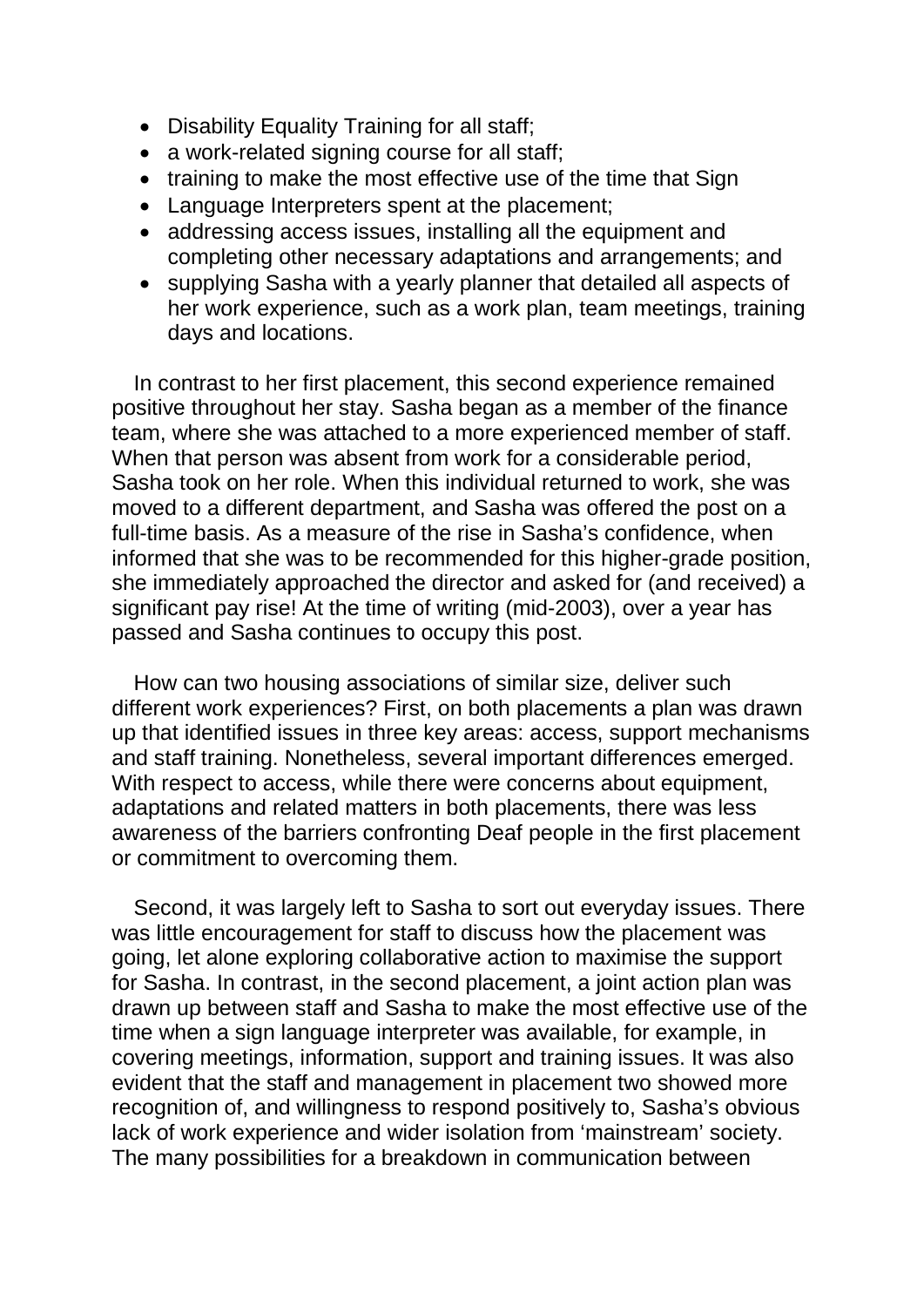herself and other staff were therefore dealt with quickly rather than ignored. The regular review meetings set up between Sasha, the GDPHS Employment Project staff and the placement line manager permitted an earlier identification and closer monitoring of any concerns and allowed more scope for prompt intervention to address these difficulties. It is perhaps worth adding that the second placement housing association had a very good reputation for delivering an inclusive service to tenants as well as encouraging good employee-management relations.

A third area of difference between the placements emerged in staff training and development. In the second workplace, staff were expected (and embraced the opportunity) to participate in Disability Equality Training. While staff in both locations took part in a work-related sign language course, those in the second placement showed a greater appreciation of the importance of practicing and improving their new language skills by signing with Sasha on a regular basis. This difference in the level of commitment was further confirmed by the decision of ten staff to undertake and complete a British Sign Language Level 1 course.

The overall impression derived from Sasha's experience in the first placement was that there was an expectation that she should 'fit in' with established work routines. The pattern of institutional discrimination was both overt and covert and revolved around the ways in which Sasha was treated differently and unfairly because of her impairment. When staff began to question Sasha's performance, the management's claim to promote inclusion was overtaken by arguments that having a Deaf worker created 'problems' for the organisation. Instead of exploring the nature of these difficulties, management decided that the 'solution' was to ask Sasha to do more menial tasks (because these required the least amount of supervision) or to ignore her presence in the workplace. No feedback was given that she was not doing the job in the way or to the standard expected. This progressive exclusion from regular work tasks and communication reached the point where Sasha felt demoralised and extremely pessimistic about her prospects for finding any other paid employment.

Conversely, placement two was a far more positive experience from the outset. In the early meetings with senior staff members it was obvious that they were more sensitive to the issues and barriers facing a Deaf person in the workplace. They viewed the Employment Project as a development opportunity for existing members of staff and the organisation as a whole, as well as providing a positive work experience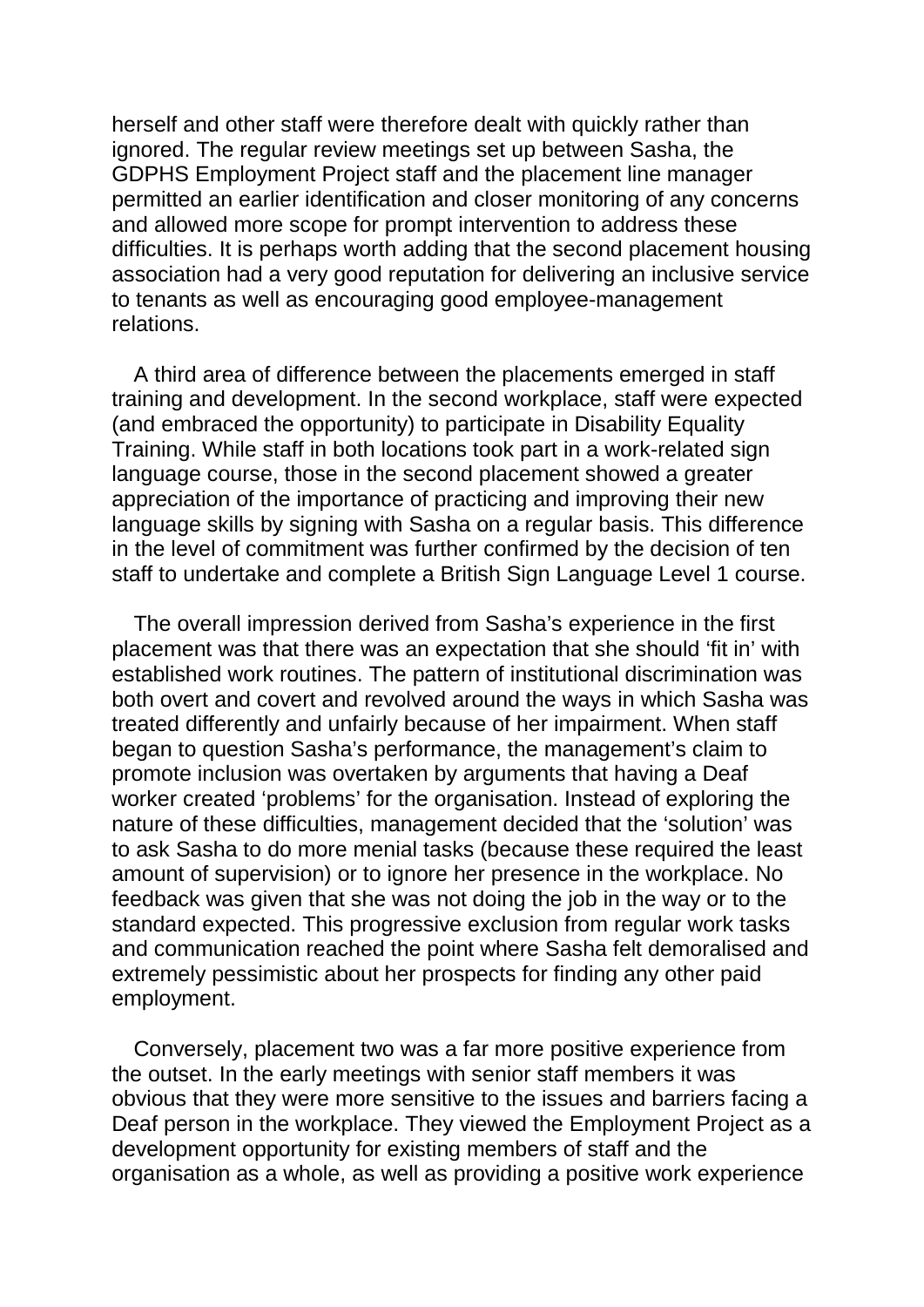for Sasha. The management and staff were committed to involving Sasha in all aspects of the work experience and were very open to learning about and implementing new forms and techniques of communication, while also stressing her responsibilities and role as an employee. They treated Sasha as a regular member of staff with different access needs and embraced the opportunity to develop as an organisation, with her co-workers happy to talk to Sasha on everyday and work-related matters. Sasha quickly felt that she was being welcomed and treated as a fellow worker. She was carrying out a demanding role within the housing association, but received appropriate levels of support until she was competent enough to carry out the job as required. When issues arose or mistakes were made, there were appropriate communication channels and advice to address these promptly and efficiently. After all, the Employment Project was set up to promote the inclusion of disabled people in the workplace, by building their confidence and self-belief.

Sasha's experience also demonstrates the importance of co-operation between the Project Team and the placement associations. Continuing communication and exchange of experiences proved difficult in placement one: indeed, management staff members were reluctant to involve the Project Team in monitoring the experience and performance of the disabled trainees, until it was too late. Instead, the placement was viewed as an additional burden, and efforts were made to minimise potential access, support or training issues that might arise. Such instances raised basic questions about the commitment and attitude of staff individually and collectively in the provider organisation to the Project's aims. Yet, for the most part, the majority of the discriminatory practices entailed indirect rather than overt hostility. Conversely, a major reason for the much more positive outcomes achieved in Sasha's second placement was the very different attitudes of the staff and their preparation for the placement and working with a disabled colleague. This included a comprehensive training plan, together with a framework for monitoring its implementation.

### **The GDPHS: an evaluation**

Recent independent evaluations of Intermediate Labour Market projects suggest that some have achieved positive outcomes of over 60 per cent of the participants progressing into permanent employment, with an overall average of 53 per cent in 1999/2000 – a figure slightly in excess of New Deal adult training programmes (Marshall and Macfarlane 2000). Significantly, over 90 per cent of those who obtained a job were still in work six months later, a much higher figure than that achieved by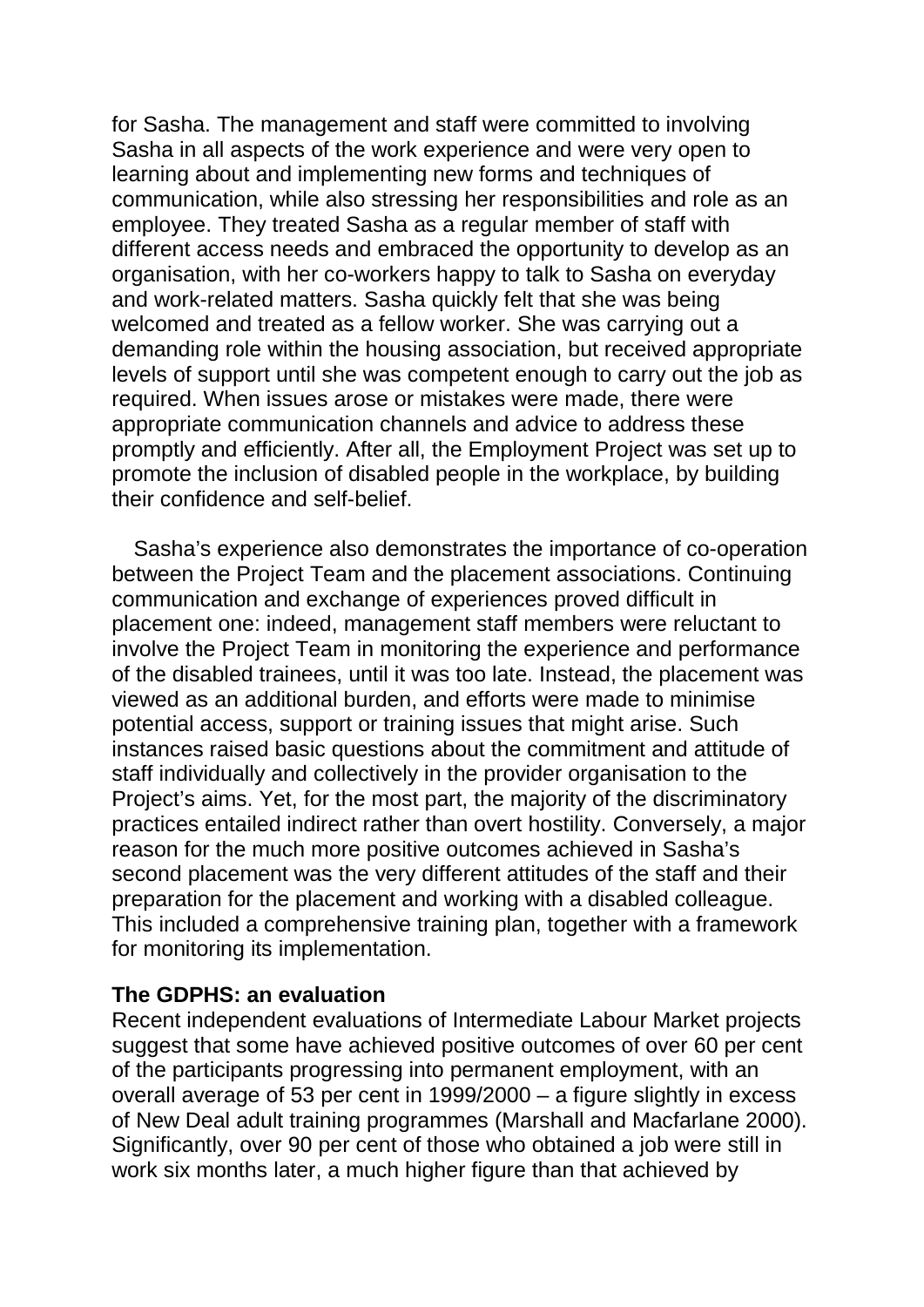comparable 'return-to-work' programmes.

In the first two years of the GDPHS Employment Project, twenty-six disabled people, with a range of impairments and an average length of unemployment of eight years, were recruited. Of this group, fifteen successfully completed their European Computer Driving Licence and fourteen undertook a training qualification in Housing Administration. Fifteen participants moved into full-time employment (representing 58 per cent of the intake) and four into full-time higher education (15 per cent). Moreover, seven individuals from the first intake who moved into full-time employment were still in work one year later.

These positive outcomes have been reinforced by preliminary economic calculations of the costs and benefits of the Project. These suggest major financial returns over its two-year life span, at both the local and national government levels. These are as a result of the reduced costs of welfare benefits, lower wastage in housing adaptations, higher levels of income from rents and Council Tax, and additional income tax and national insurance contributions.

A further key feature of the GDPHS Employment Project was that it was overtly framed as an alternative to existing mainstream provision that drew on social model thinking. But how far, and in what ways, has it differed from a mainstream housing service? The central elements of the GDPHS comprised:

an analysis of disabling social and environmental barriers to the social exclusion of people with impairments, and ways to tackle and overcome them (such as the 'benefits trap', access, communication, attitudes of employers, access to training);

- respect for the variety of individual support needs (not 'one size fits all');
- recognition of the dignity and expertise of disabled participants including their own assessment of their support needs;
- an emphasis on quality rather than quantity in terms of 'outputs'; and
- addressing the basic shortcoming caused by the lack of involvement by disabled people in housing provision that leads to inappropriate and inadequate services and attempting to bring about organizational change in structures, process and culture through the participation of disabled people.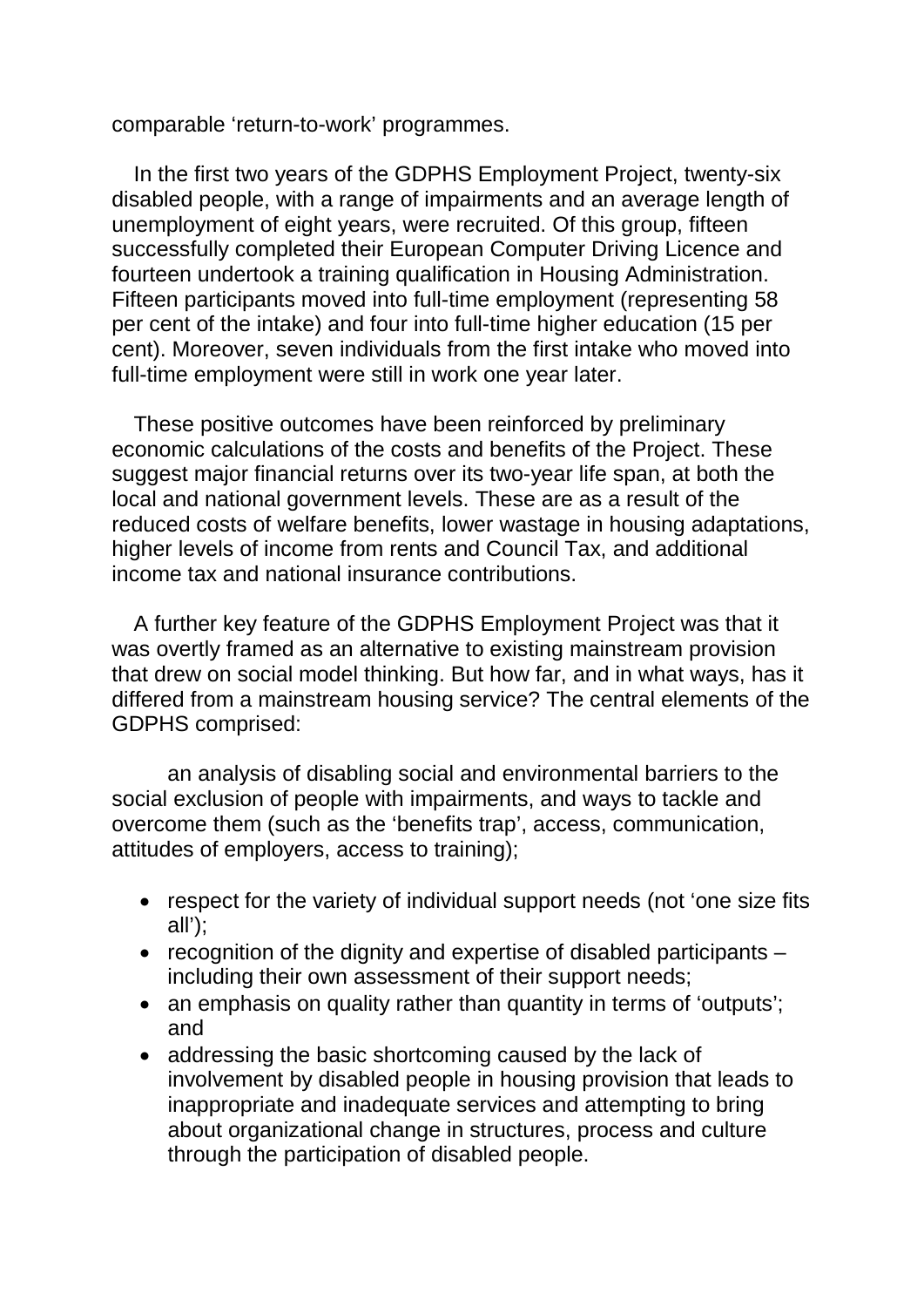Together these elements outline an ambitious policy or service for the target (disabled) group. However, while the Employment Project has been delivered within a theoretical framework firmly based on the social model, its practical implementation has highlighted a number of contentious issues.

One concern has been the tension between a collective, structural approach and one located at the individual level. In order to prepare disabled people for work, action must be directed to individual needs as well as directing attention to more structural concerns such as improving the accessibility of workplaces to include disabled people. We need to do both. Also, within a social model analysis we must recognize that it is individuals with impairments who experience structural/ institutional barriers. The impact of these external barriers on individual self-esteem and confidence can be destructive and generate further internal barriers (oppression) so that even individual disabled people begin to believe the criticism from others that they are 'not up to the job', or 'just can't cut it' (Mason 1990). In these circumstances, support from a peer group (or user-led organization) is crucial in helping to diagnose the problem, and explore alternative remedies.

A second area worthy of note is the importance of flexibility in seeking organisational change. There are limits on how far and how quickly dominant cultural norms and values around work can be challenged, ranging, for example, from work patterns, task definition and allocation, through to modes of dress and communication. A specific example would be the information and advice as well as the communication support required to enable people with learning difficulties to participate meaningfully in decision making process at the workplace.

In addition, funders demand clarity in the identification of the target group as well as confidence that the recipient organisation can demonstrate that it will give 'value for money' in how the funding has been used. In the case of the GDPHS, this required evidence of the assessment or screening of disabled people so that they fitted the target criteria in terms of the degree of their impairment. Notwithstanding such concerns, employers should not need the 'sweetener' of cheap (project placement) labour to employ disabled people: they should ensure that disabled people have equal opportunities to find paid employment and flourish in the labour market.

#### **Conclusion**

Disability, within a social model approach, is a socio-political issue that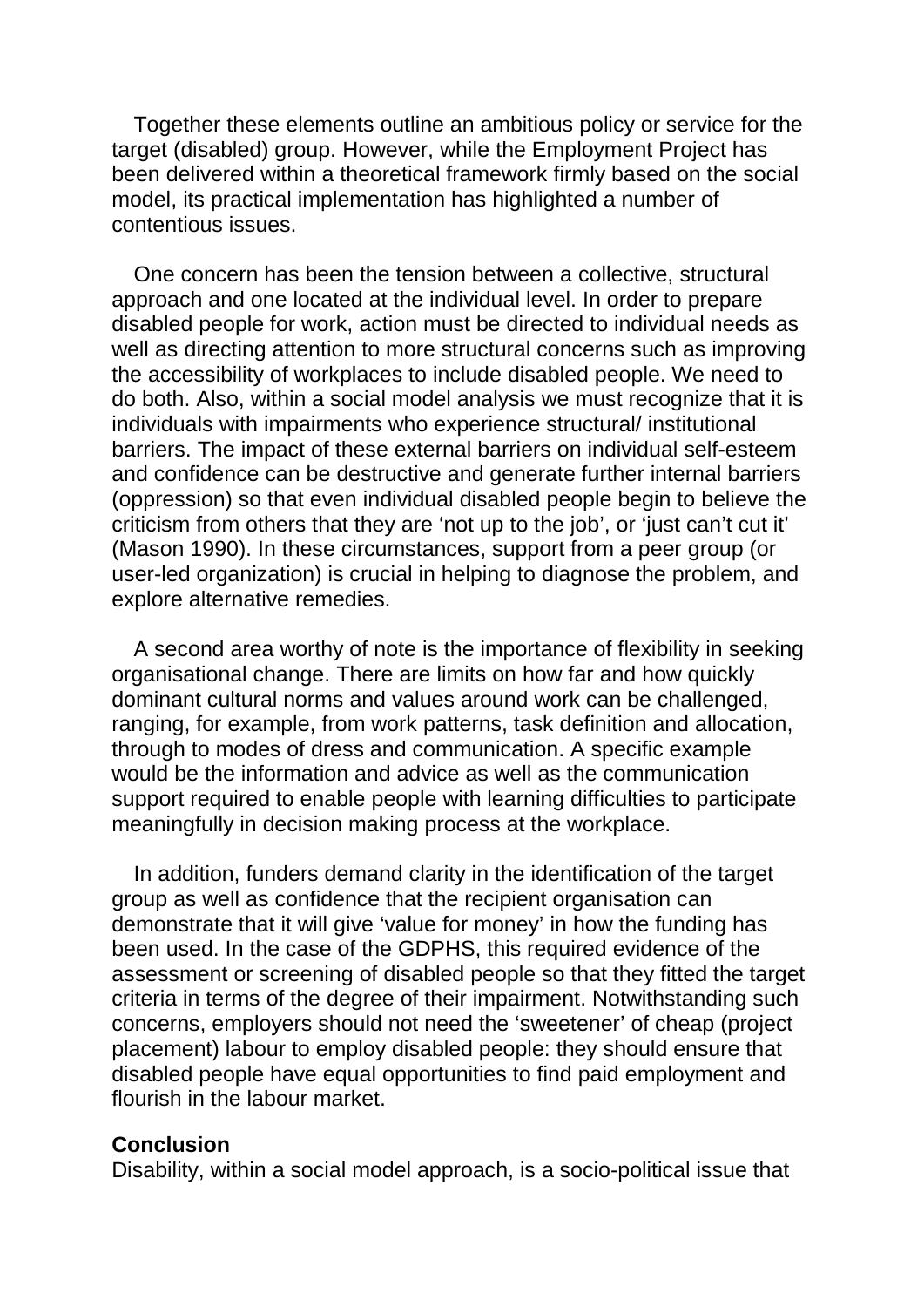concerns society as a whole. It should not be considered an issue only for disabled people, but something that potentially will affect anyone with an impairment. Disability is created by the failures of people, organisations and social systems to anticipate and/or respond appropriately to the everyday support needs of people who have an impairment. As the GDHPS Employment Project in general and the case study of Sasha's experience illustrate, institutional discrimination against disabled people is deep-seated and wide-ranging, but positive moves towards inclusion are possible with adequate support and training, aids and equipment, information, advice and peer counselling. The contrasting experiences of disabled participants in their work placements reveal ways in which the attitudes, everyday practices and routines of non-disabled people/employees constrain equal opportunities for disabled people. This picture reinforces the significance attached by organisations of disabled people to promoting the concept of user involvement in the design and delivery of services. This is based partly on the right to self-determination and partly on the belief that it leads to more effective, higher quality, services.

For its part, the GDPHS has now become an established part of the local housing service landscape. It has developed databases of disabled people's housing needs and preferences of the profile of available and planned accessible and barrier-free housing in Glasgow. These greatly help disabled people in their search for appropriate accommodation, while also facilitating the task of social landlords with accessible housing in finding suitable disabled clients. Additionally, the GDPHS has branched out to provide training and consultancy for housing providers, notably Disability Equality Training, and briefing courses on the DDA and its implications. In summary, the GDPHS now comprises a successful one-stop shop for disabled people in housing need, located in an accessible environment, and which is supported and managed by disabled people working for the CILiG – a user-led organisation of disabled people.

### **Bibliography**

Barnes, C. 1991: *Disabled People in Britain and Discrimination.*  London:

Hurst and Co., in association with the British Council of Organisations of Disabled People. Communities Scotland 2003: *Scottish Housing Condition Survey 2002*. Edinburgh: Scottish Office.

Davis, K. 1990: *Activating the Social Model of Disability: The Emergence of the Seven Needs*. Derby: Derbyshire Coalition of